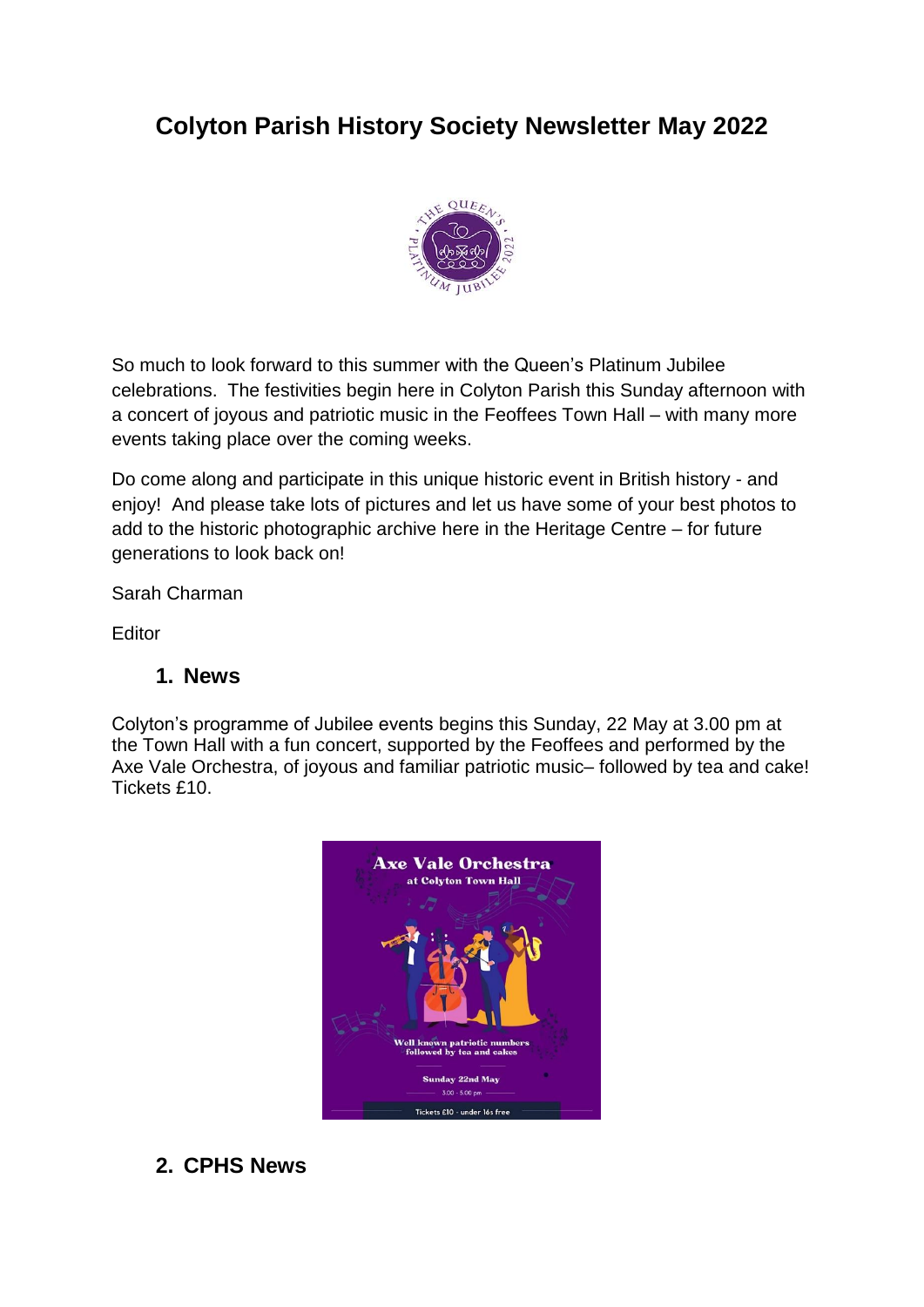**Mayflower tales** - April's CPHS history talk provided an interesting evening of presentations around the Mayflower narrative. Carrie Southwell, a descendant of William Brewster, one of the Founding Fathers who sailed on the Mayflower, spoke about her ancestor. Then John Forrester Addie described what life would have been like aboard the Mayflower and the innovative and painstaking work which he put into building a model of the Mayflower out of coffee stirrers and cheese boxes! Finally, Sarah Charman spoke about the many exploratory expeditions and early English attempts at colonisation of the Americas going back a century before the Mayflower arrived in America in 1620.



### **Colyton Heritage guided walk – 24 May**

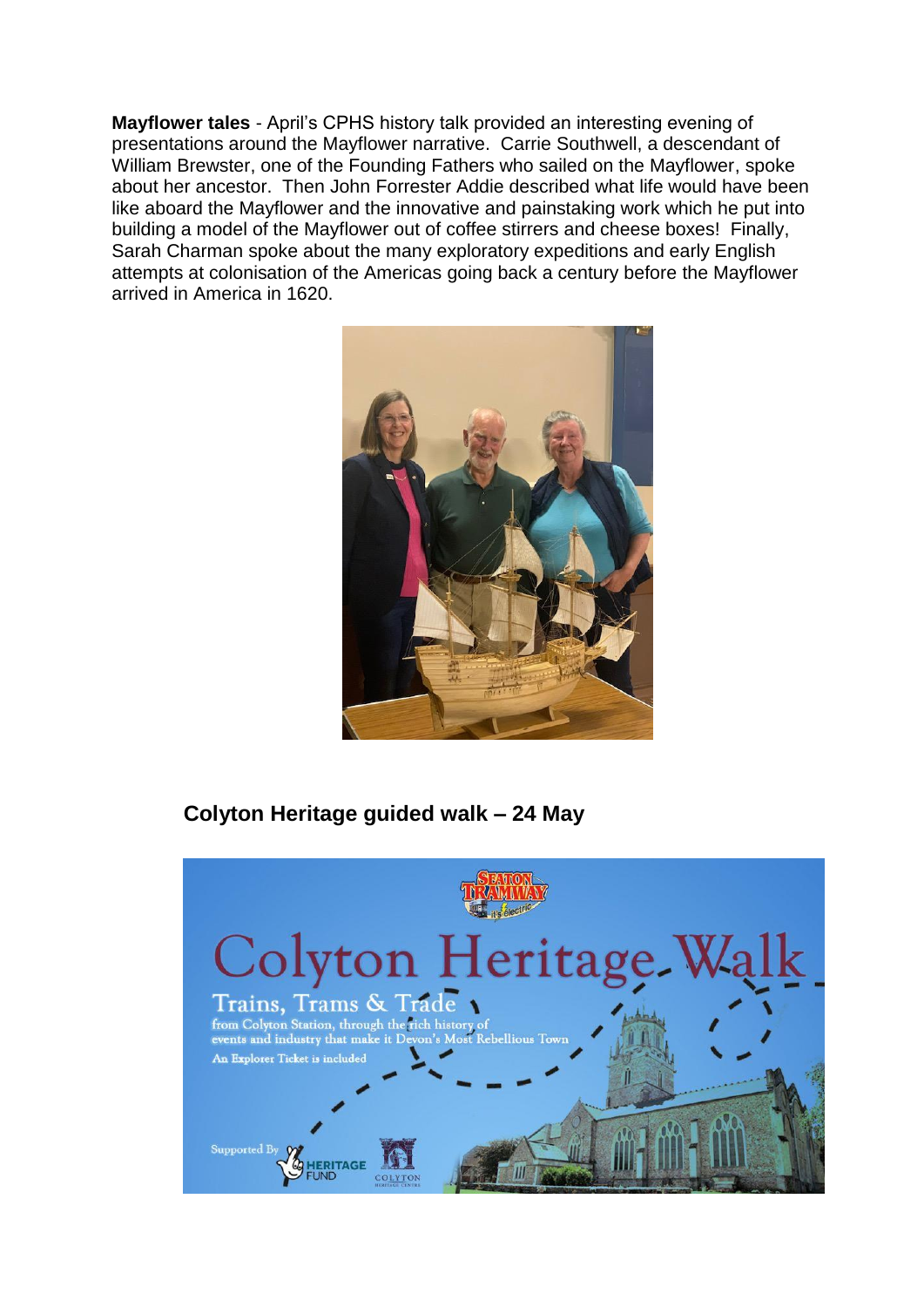Colyton Heritage Centre in conjunction with Seaton Tramway are conducting a guided walk through Colyton next Tuesday 24 May at 10.30 am. Beginning at Colyton tram station the walk lasts about 90 minutes and will cover the history of trains, trams and Colyton trades.

Tickets cost £14.95 and must be booked and paid for through the Seaton Tramway website and include all day travel on the tram and the guided walk.

Link to Seaton Tramway website **[https://www.tram.co.uk/events/view/trains-trams-trade](https://www.tram.co.uk/events/view/trains-trams-trade-guided-walk)[guided-walk](https://www.tram.co.uk/events/view/trains-trams-trade-guided-walk)**

## 3. **Other Organisations Events in July**

### **2 nd July – Colyton Grammar School's 475th Anniversary Festival**

| Colyton Grammar School's<br>475th Anniversary Festival |                               |                                                                                                             |
|--------------------------------------------------------|-------------------------------|-------------------------------------------------------------------------------------------------------------|
|                                                        | <b>SATURDAY 2ND JULY 2022</b> | Alumni vs Staff cricket game<br>Free tennis courts<br>Music in the marquee<br>Art exhibition<br>Food stalls |
|                                                        | $1-5pm$<br>Free entry         | Bar<br>School archive display<br>Feoffees display<br>School tours<br>Departmental displays                  |
| Please contact alumni@colytongrammar.com for           |                               |                                                                                                             |

**9 th July – Colyton's Monmouth Rebellion Day**